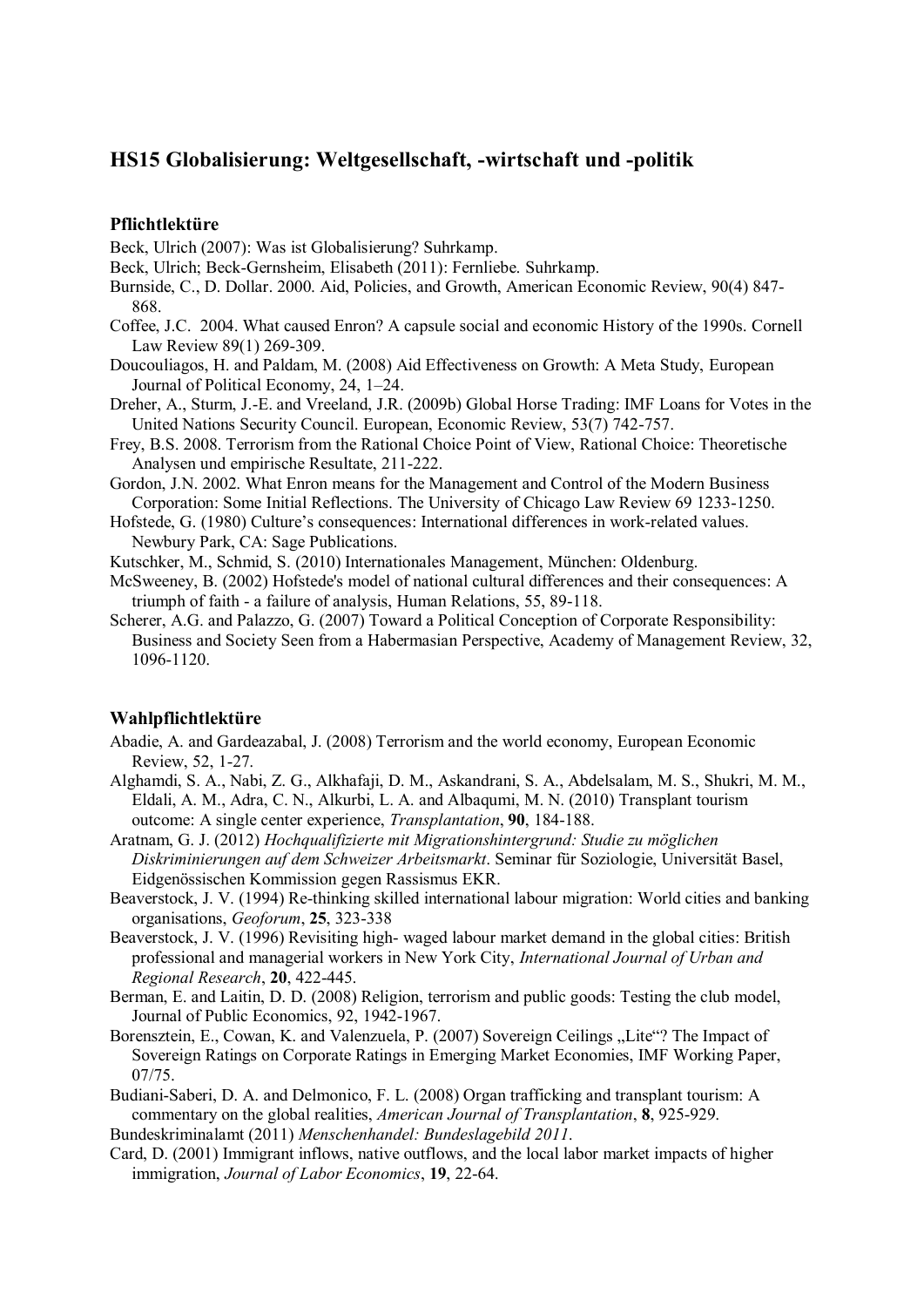- Cho, S.-Y., Dreher, A. and Neumayer, E. (2011) The spread of anti-trafficking policies evidence from a new index, *CEGE Discussion Paper*, **119**.
- Crenshaw, M. (1981) The Causes of Terrorism, Comparative Politics, 13(4) 379-399.
- Cyrus, N. (2005) Menschenhandel und Arbeitsausbeutung in Deutschland, *Internationale Arbeitsorganisation*.
- Davidson, J. O. C. (2010) New slavery, old binaries: Human trafficking and the borders of 'freedom', *Global Networks-a Journal of Transnational Affairs*, **10**, 244-261.
- Department of States (US) (2010) *Trafficking in Persons Report*.
- Doerig, H.-U., H.P. Stoehr. 2011. What Drives Compensation in Banking? M. Osterloh, K. Rost, eds. *Der Anstieg Der Management-Vergütung: Markt oder Macht?* Nomos, 35-50.
- Dreher, A. (2006) Does Globalization Affect Growth? Evidence from a New Index of Globalization, *Applied Economics*, **38**(10) 1091-1110.
- Dreher, A. (2006) Does Globalization Affect Growth? Evidence from a New Index of Globalization, *Applied Economics*, **38**(10) 1091-1110.
- Dreher, A. and Gassebner, M. (2008) Does Political Proximity to the US Cause Terror? Economics Letters, 99(1) 27-29.
- Dreher, A. and Jensen, N.M. (2007) Independent Actor or Agent? An Empirical Analysis of the Impact of U.S. Interests on International Monetary Fund Conditions, Journal of Law & Economics, 50(1) 105-124.
- Dreher, A. and Vaubel, R. (2004) Do IMF and IBRD Cause Moral Hazard and Political Business Cycles? Evidence from Panel Data Open, Economies Review, 15(1) 5-22.
- Dreher, A., and Fuchs, A. (2011) Rogue Aid? The Determinants of China's Aid Allocation, *Paper presented at the New Directions in Welfare Congress*, OECD Paris, France.
- Dreher, A., Sturm, J.-E. and Vreeland, J.R. (2009a) Development Aid and International Politics: Does Membership on the UN Security Council Influence World Bank Decisions? Journal of Development Economics, 88(1) 1-18.
- Enders, W., Sandler, T. (2000) Is Transnational Terrorism Becoming More Threatening? A Time-Series Investigation, Journal of Conflict Resolution, 44(3) 307-332.
- Epstein, M. (2009) Sociological and ethical issues in transplant commercialism, *Current Opinion in Organ Transplantation*, **14**, 134-139.
- Feld, L. P. and Schneider, F. (2010) Survey on the shadow economy and undeclared earnings in OECD countries, *German Economic Review*, **11**, 109-149.
- Frey, B. S., Luechinger, S. and Stutzer, A. (2009) The life satisfaction approach to valuing public goods: The case of terrorism, Public Choice, 138, 317-345.
- Frey, B.S. 2006, How to Deal with Terrorism, Economists' Voice, 2006(8) 1-4.
- Frey, B.S. and Luechinger, S. (2003) Measuring Terrorism, Institute for Empirical Research in Economics, University of Zurich, Working Paper Series, 171, 1-41.
- Friedberg, R. M. and Hunt, J. (1995) The impact of immigrants on host country wages, employment and growth, *Journal of Economic Perspectives*, **9**, 23-44.
- Gajic-Veljanoski, O. and Stewart, D. E. (2007) Women trafficked into prostitution: Determinants, human rights and health needs, *Transcultural psychiatry*, **44**, 338-358.
- Galea, S., Ahern, J. and Resnick, H., Kilpatrick, D., Bucuvalas, M., Gold, J. and Vlahov, D. (2002) Psychological sequelae of the september 11 terrorist attacks in new york city, New England Journal of Medicine, 346, 982-987.
- Hippen, B. E. (2005) In defense of a regulated market in kidneys from living vendors, *Journal of Medicine and Philosophy*, **30**, 593-626.
- Kishore, R. R. (2005) Human organs, scarcities, and sale: Morality revisited, *Journal of Medical Ethics*, **31**, 362-365.
- Krueger, A. B. and Maleckova, J. (2003) Education, poverty and terrorism: Is there a causal connection?, Journal of Economic Perspectives, 17, 119-144.
- Li, Q. (2005) Does Democracy Promote or Reduce Transnational Terrorist Incidents? Journal of Conflict Resolution, 49(2) 278-297.
- Lucassen, J. (2004) A multinational and its labor force: The Dutch East India Company, 1595-1795, *International Labor and Working-Class History*, 12-39.
- McCauley, C. and Moskalenko, S. (2008) Mechanisms of political radicalization: Pathways toward terrorism, Terrorism and Political Violence, 20, 415-433.